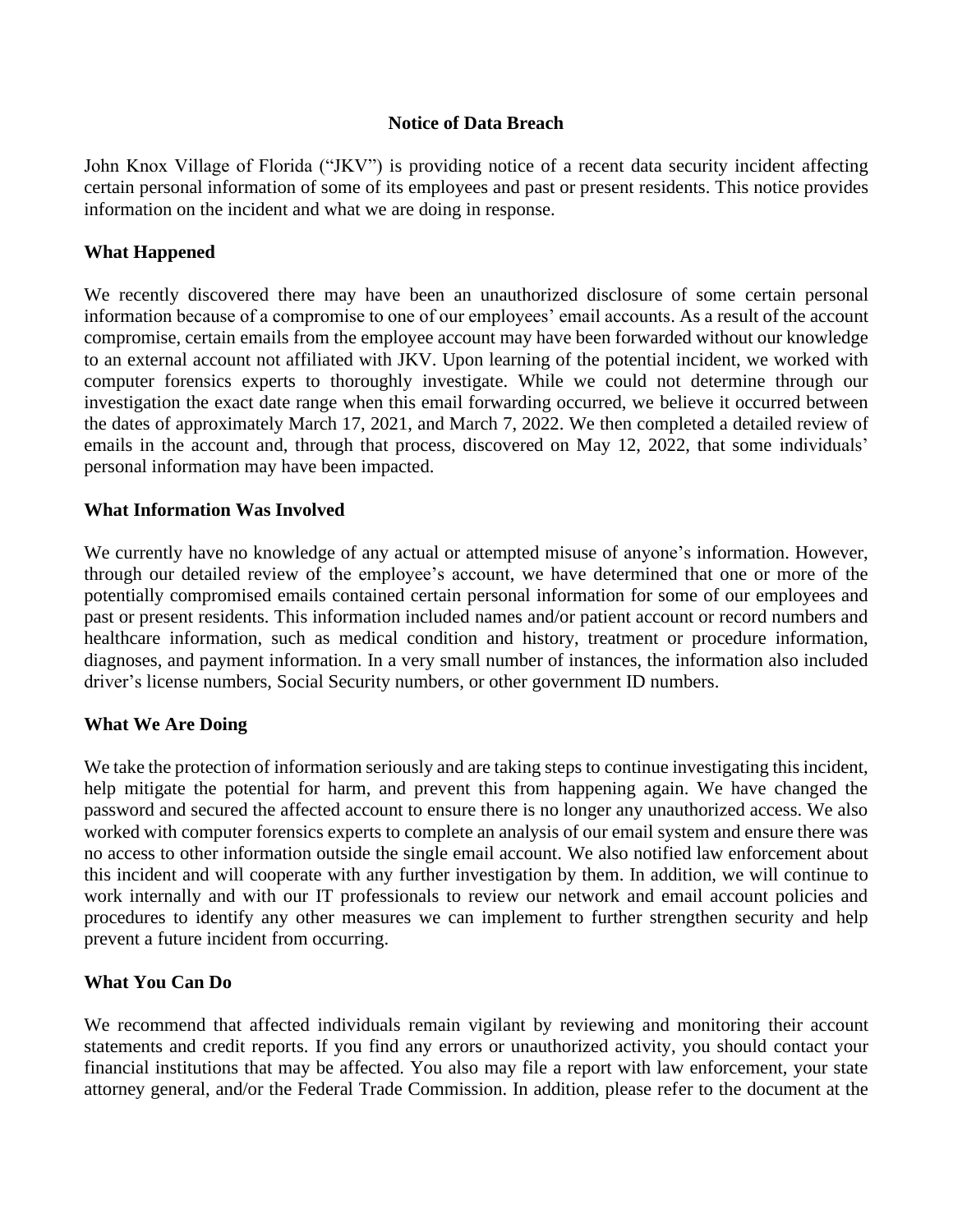end of this notice titled "Additional Steps to Help Protect Your Information" for more information on protecting your information from misuse.

## **Additional Safeguards for Affected Individuals**

As an additional safeguard, we have arranged for affected individuals to enroll, **at no cost to them**, in 12 months of the online credit monitoring service of *my*TrueIdentity, provided by TransUnion Interactive, a subsidiary of TransUnion®, which is one of the three nationwide credit reporting companies.

Information about how to enroll in this service is provided in written letters being mailed to affected individuals for whom we have available contact information. If you did not receive a letter and believe you may have been affected by this incident, or if would like to determine if you were affected, please contact our dedicated incident response hotline at 855-640-1307.

# **For More Information**

We are very sorry for any concern or inconvenience caused by this incident. If you have any other questions or concerns that you would like to discuss, or to determine if you were impacted by this incident, please contact us through our dedicated incident response hotline at 855-640-1307.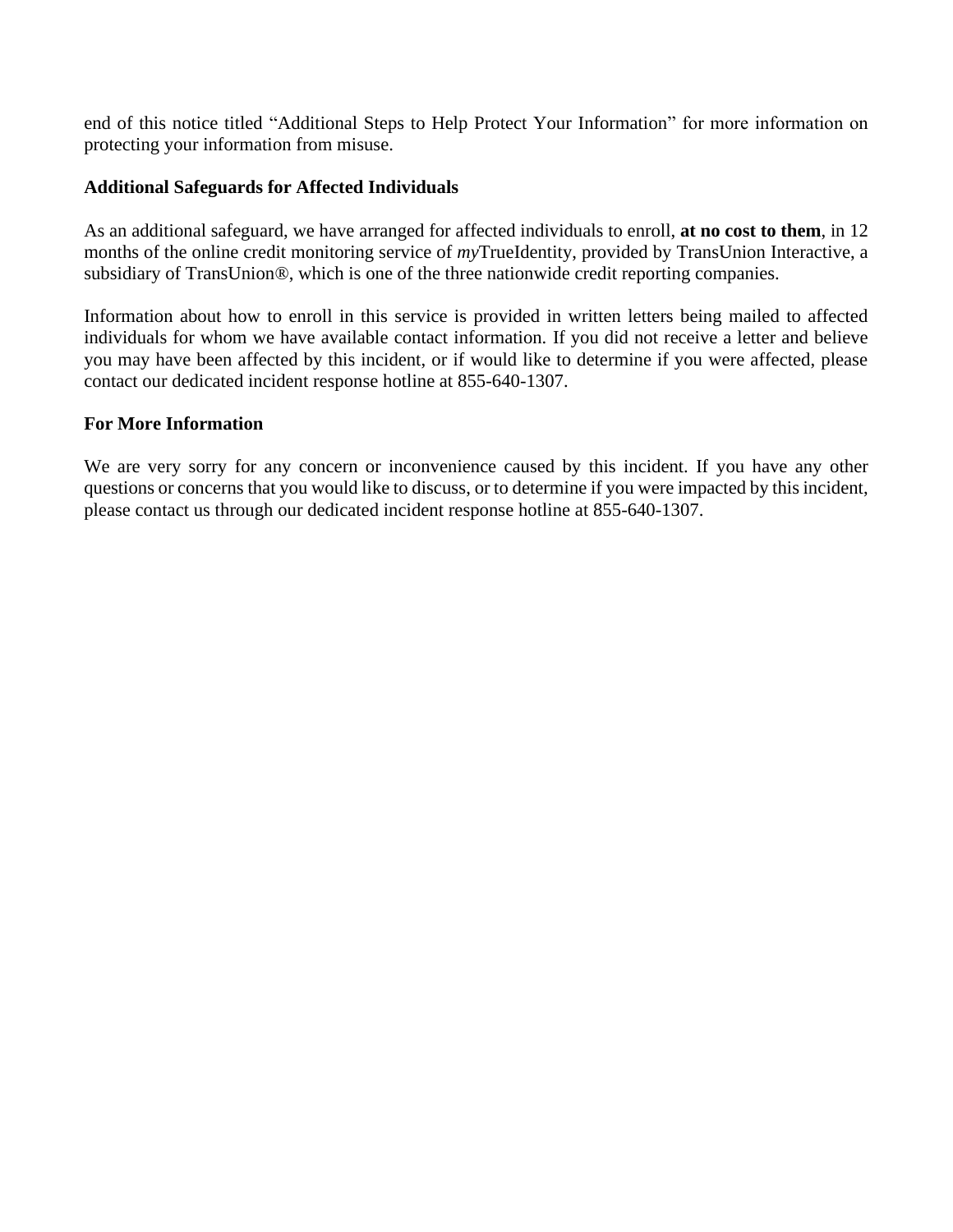# **Additional Steps to Help Protect Your Information**

**Review personal account statements and credit reports.** We recommend that you remain vigilant by reviewing personal account statements and monitoring credit reports to detect any errors or unauthorized activity. Under federal law, you also are entitled every 12 months to one free copy of your credit report from each of the three major credit reporting companies. To obtain a free annual credit report, go to www.annualcreditreport.com or call (877) 322-8228. You may wish to stagger your requests so that you receive a free report by one of the three credit bureaus every four months. If you discover any suspicious items, you should report any incorrect information on your report to the credit reporting agency. The names and contact information for the credit reporting agencies are:

| Equifax           | Experian         | TransUnion         |
|-------------------|------------------|--------------------|
| 1-866-766-0008    | 1-888-397-3742   | 1-800-680-7289     |
| P.O. Box 105069   | P.O. Box 9554    | P.O. Box 2000      |
| Atlanta, GA 30348 | Allen, TX 75013  | Chester, PA 19022  |
| www.equifax.com   | www.experian.com | www.transunion.com |

**Report suspected fraud.** You may contact law enforcement and have the right to file a police report to report suspected identity fraud of theft. Please note that to file a crime report or incident report with law enforcement for identity theft, you will likely need to provide some kind of proof that you have been a victim. A police report is often required to dispute fraudulent items. You should report suspected incidents of identity theft to local law enforcement, your state's Attorney General, and/or the Federal Trade Commission.

**Place Fraud Alerts.** A fraud alert tells businesses that check your credit that they should check with you before opening a new account. When you place a fraud alert, it will last one year. Fraud alerts will still be free and identity theft victims can still get an extended fraud alert for seven years. If you choose to place a fraud alert, we recommend you do this after activating your credit monitoring. To place a security freeze, contact the nationwide credit reporting agencies by phone or online. For more information, visit https://www.consumer.ftc.gov/articles/0275-place-fraud-alert.

**Place a Security Freeze.** Security freezes, also known as credit freezes, restrict access to your credit file, making it harder for identity thieves to open new accounts in your name. You can freeze and unfreeze your credit file for free. You also can get a free freeze for your children who are under 16. And if you are someone's guardian, conservator or have a valid power of attorney, you can get a free freeze for that person, too. To place a security freeze, contact the nationwide credit reporting agencies by phone or online. If you request a freeze online or by phone, the agency must place the freeze within one business day. If you request a lift of the freeze, the agency must lift it within one hour. If you make your request by mail, the agency must place or lift the freeze within three business days after it gets your request. You also can lift the freeze temporarily without a fee. Also, do not confuse freezes with locks. They work in a similar way, but locks may have monthly fees. If you want a free freeze guaranteed by federal law, then opt for a freeze, not a lock. For more information, visit https://www.consumer.ftc.gov/articles/0497-credit-freeze-faqs.

**Change Online Account Credentials.** If the information involved in this incident included credentials used to access any of your online accounts, such as a username, password, PIN, or answer security question, you should to promptly change your username, password, PIN, security question and answer, or other access credentials and take other appropriate steps to protect all online accounts for which you use the same credentials.

**Obtain additional information** about the steps you can take to avoid identity theft from the following entities:

- **California Residents:** Visit the California Office of Privacy Protection, www.privacy.ca.gov, for additional information on protection against identity theft.
- **Iowa Residents:** Office of the Attorney General of Iowa, Hoover State Office Building, 1305 E. Walnut Street, Des Moines, IA 50319, www.iowaattorneygeneral.gov, (515) 281-5164.
- **Kentucky Residents:** Office of the Attorney General of Kentucky, 700 Capitol Avenue, Suite 118 Frankfort, Kentucky 40601**,** www.ag.ky.gov, (502) 696-5300.
- **Maryland Residents:** Office of the Attorney General of Maryland**,** Consumer Protection Division